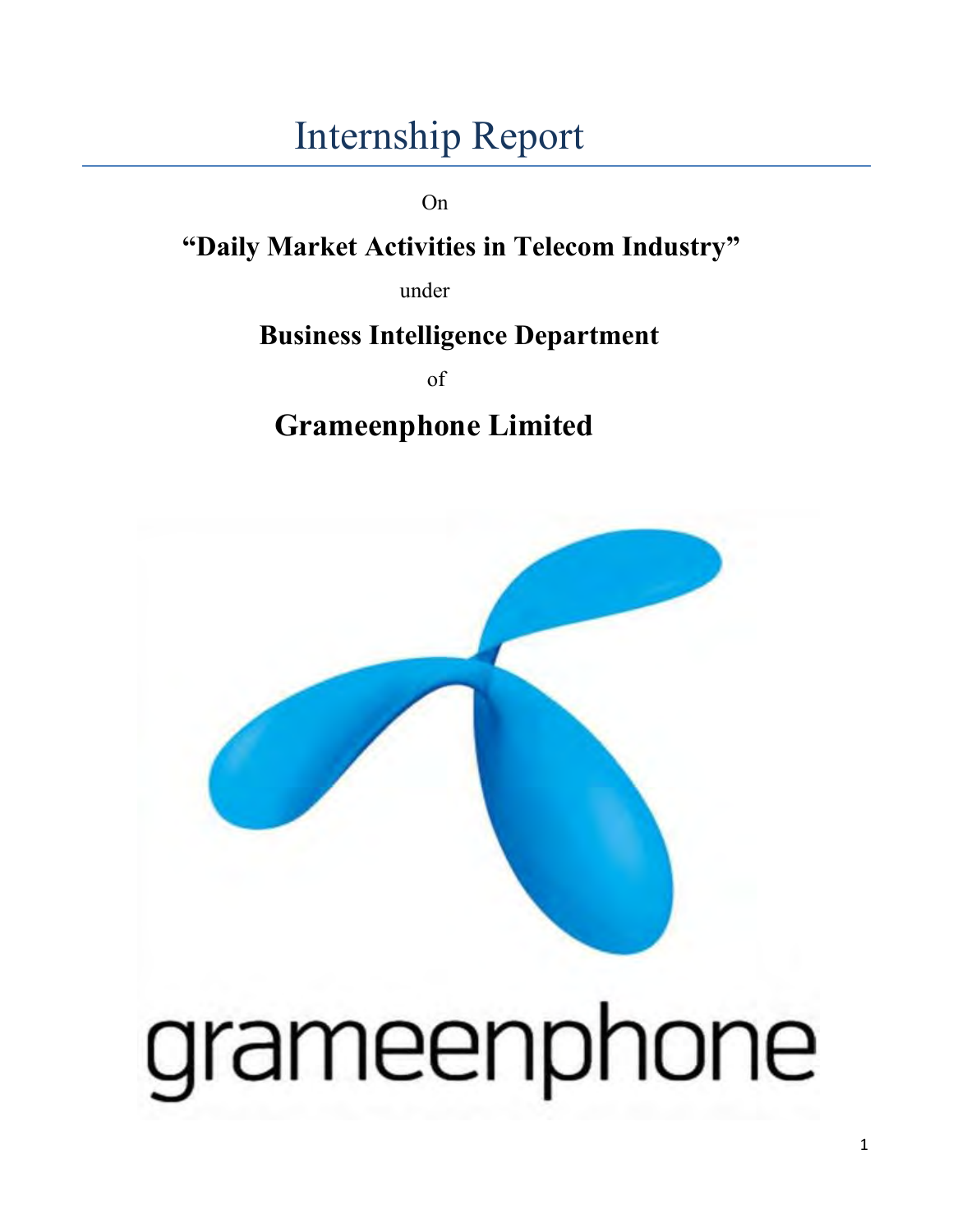### **"Daily Market Activities in Telecom Industry"**



### Inspiring Excellence

#### **Submitted To:**

#### **Noman H. Chowdhury**

Senior Lecturer

#### BRAC Business School

#### BRAC University

#### **Submitted By: Nasif Ahmed**

ID: 12104221

BRAC Business School. BRAC University

#### **Date of Submission:** 01 January, 2017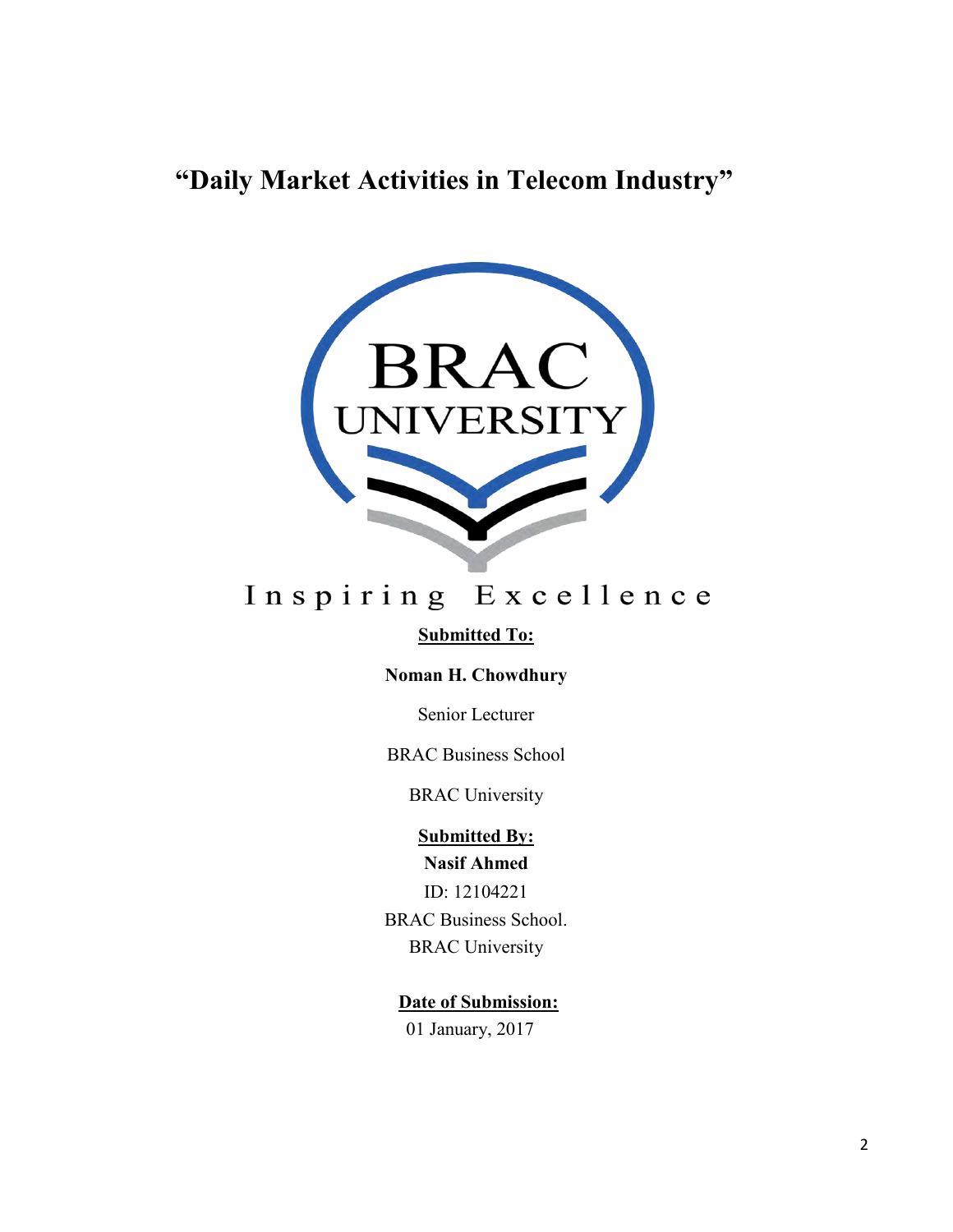## Letter of Transmittal

January 01, 2017

Mr. Noman H. Chowdhury Senior Lecturer BRAC Business School BRAC University.

#### **Subject: Submission of internship report for the completion of BUS 400 course.**

Dear Sir,

This internship report has been completed as per the requirement of the BBA program of BRAC University. The completion of a successful internship period followed by the submission of a report is essential to earn the final credits needed to graduate from BRAC Business School. I have tried my best to follow the guidance you have provided me with while preparing this report. My three month internship period was a great opportunity for me to gain knowledge about the biggest telecom company of Bangladesh and also to learn from them. I have acquired some great professional skills from the company and I was also able to showcase my skills in that company in this short span of time. All of these have been outlined throughout the report to make it as detailed as necessary.

The report has provided me to look back at the 12 weeks I dedicated to this company as an intern and gave me the scope to acknowledge how my four years of learning has helped me.

Yours sincerely,

**Nasif Ahmed** ID: 12104221 BRAC Business School BRAC University.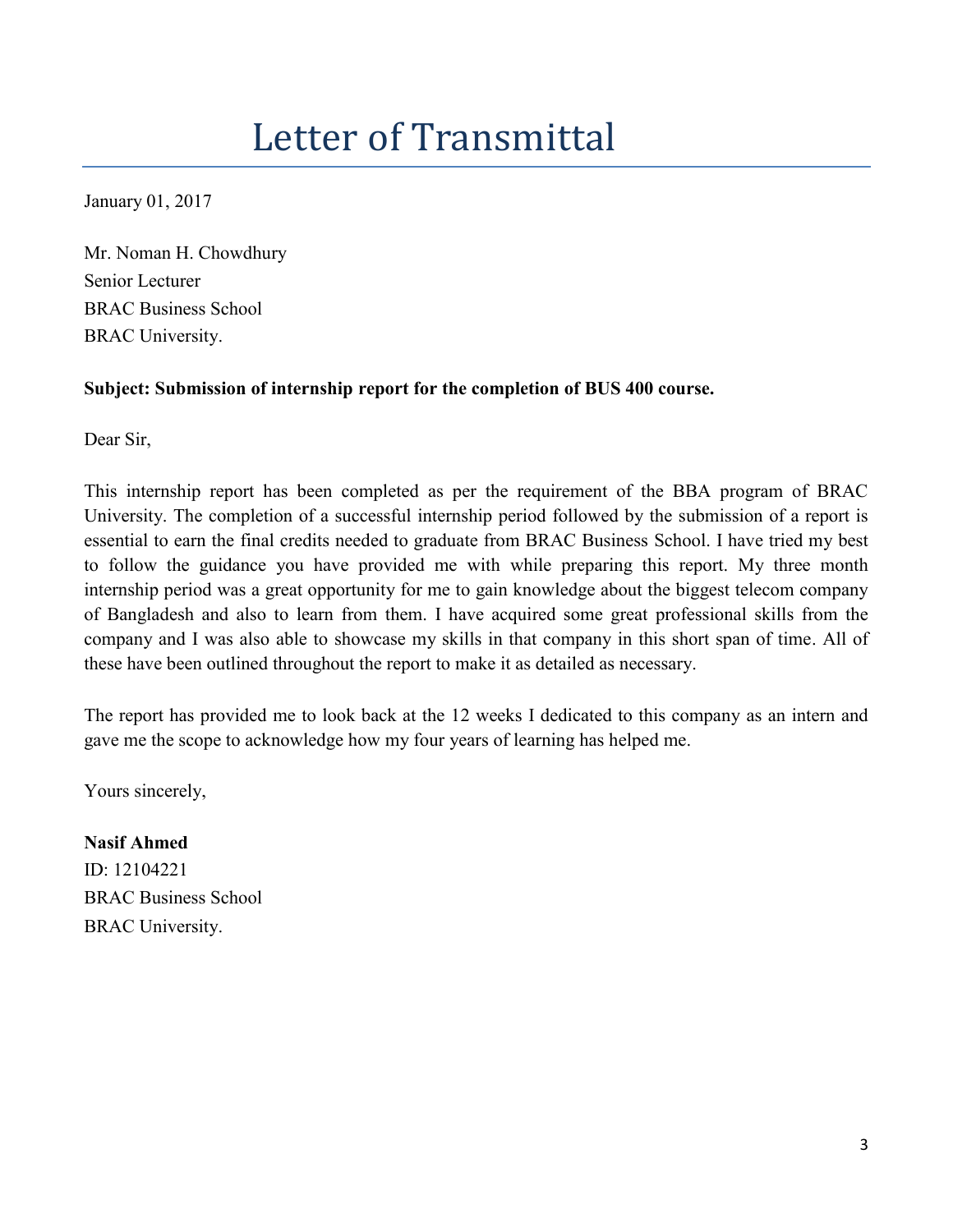## Acknowledgement

I would like to thank almighty Allah for giving me the opportunity to complete my internship in Grameenphone BD Ltd. I also want to thank all the people who have given their support and assistance and extremely grateful to all of them for the completion of the report successfully. BRAC University and Grameenphone Ltd. both provided me with enormous support and guidance for my report to be completed successfully. First of all, I would like to thank my internship supervisor (academic) - Mr. Noman H. Chowdhury for his great guidance and support throughout my internship. Then ,I would also like to thank my supervisor at Grameenphone-Mr. Raihan Shafique, General Manager, Business Intelligence Department, Grameenphone Ltd for enormous support in preparing the internship report & providing me relevant data for the report and also giving me the support and guidance to complete my internship. I would like to express my foremost gratitude to other officials of Grameenphone Ltd who helped me and gave me their valuable time, providing me with the most relevant information on the basis of which I have prepared this report.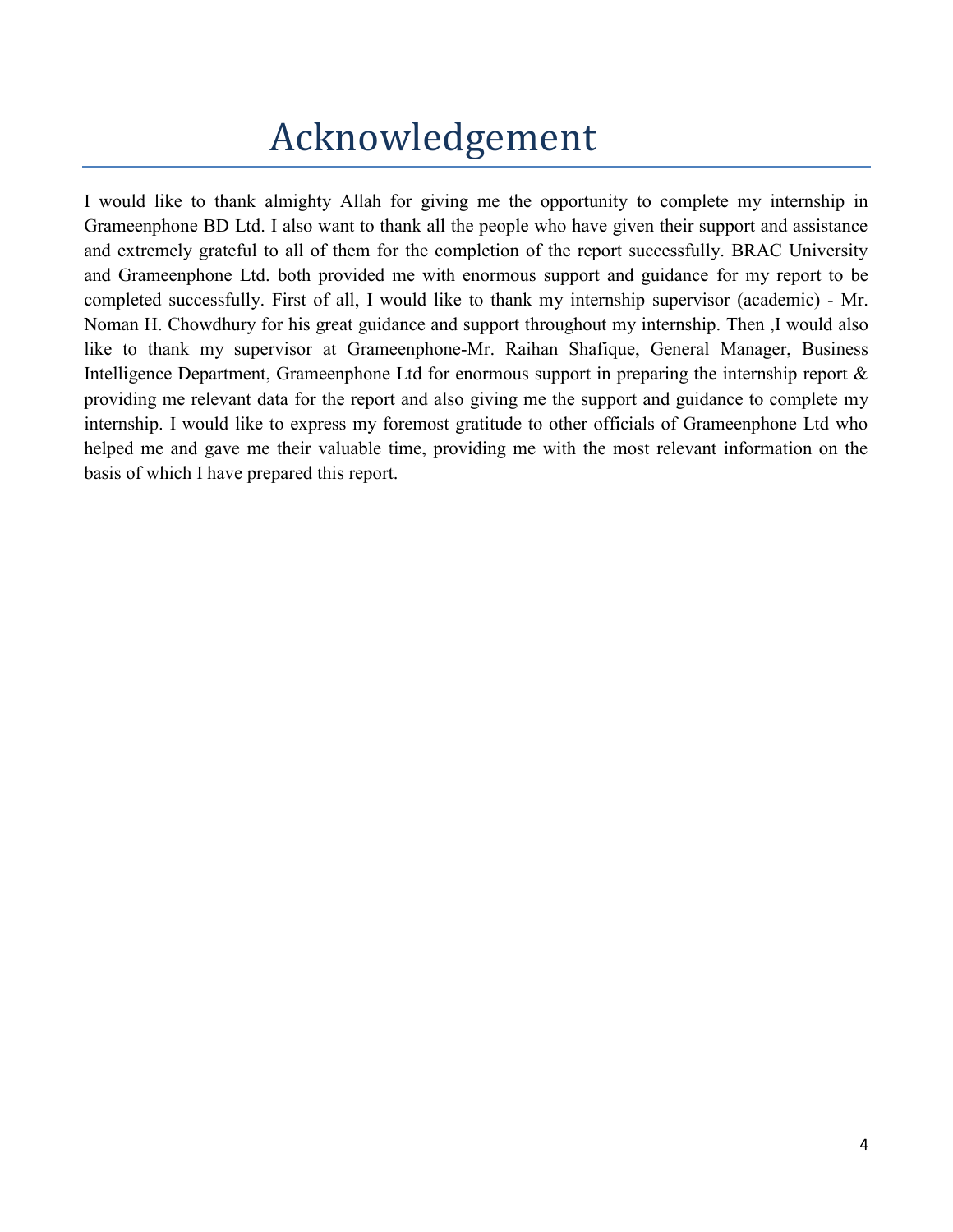### Executive Summary

This internship report 'Daily Market Activities in Telecom Industry under the Business Intelligence Department of Grameenphone Limited' is prepared on the basis of three months practical working experience from the department of Business Intelligence of Grameenphone Ltd. This is a learning report divided into four parts- organizational part, learning part, findings & recommendations, and conclusion.

Organizational part focuses on Historical Background of Grameenophone Ltd., Founding Partners of Grameenphone Ltd., About Grameenphone Ltd., and Share Holding Structure. And the finding parts described about the problems we face to find out the daily market activities of the competitors Then findings & recommendations part pulls out several findings from the learning part. And some recommendations are given for the findings.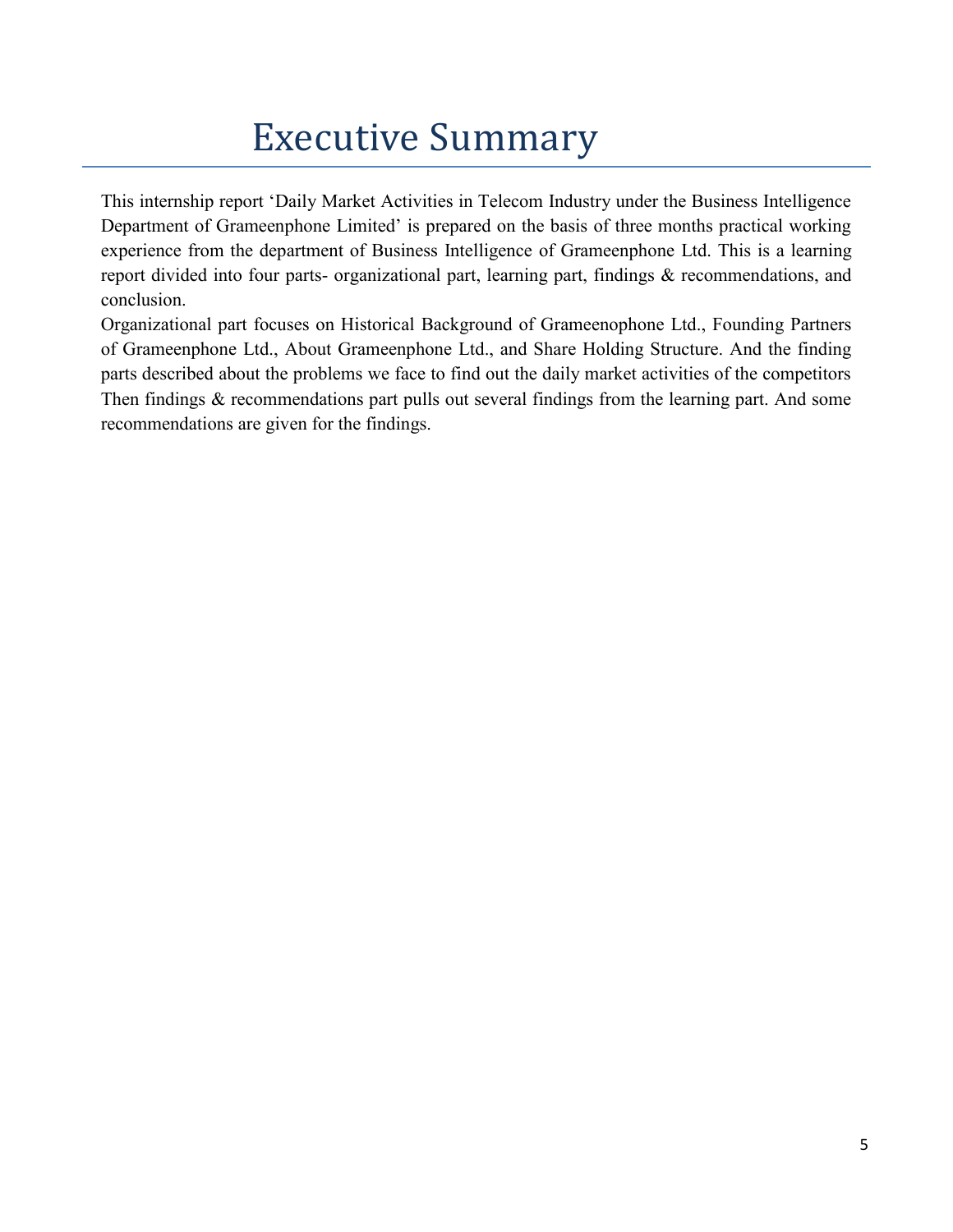## Table of Contents:

| 1. Chapter 1: Profile of the organization                                 |
|---------------------------------------------------------------------------|
|                                                                           |
|                                                                           |
|                                                                           |
|                                                                           |
| 2. Chapter 2: Industry and Competitive analysis                           |
|                                                                           |
|                                                                           |
|                                                                           |
|                                                                           |
|                                                                           |
|                                                                           |
|                                                                           |
|                                                                           |
| 3. Chapter 3: Works under Grameenphone "Business Intelligence Department" |
|                                                                           |
|                                                                           |
|                                                                           |
|                                                                           |
|                                                                           |
|                                                                           |
|                                                                           |
|                                                                           |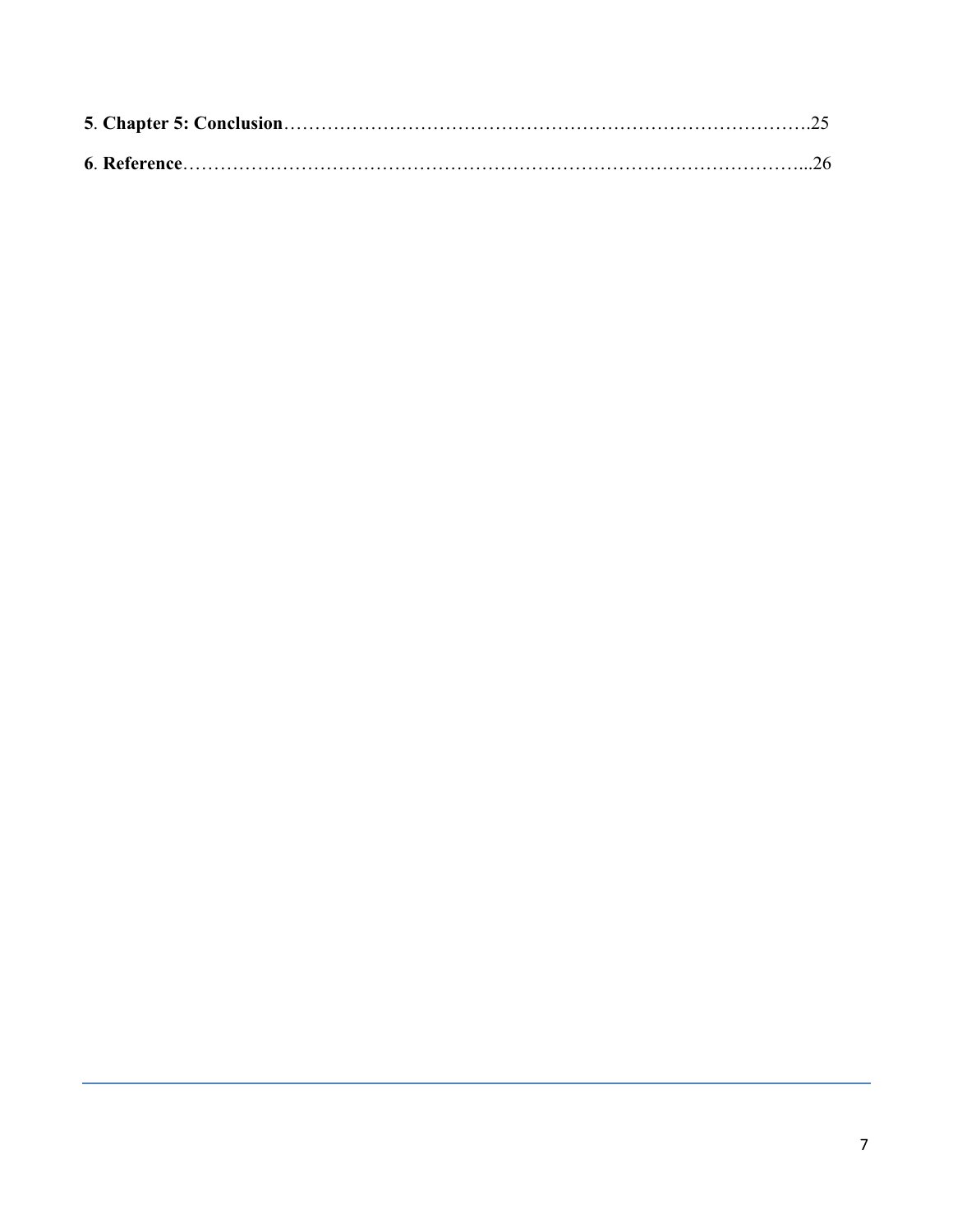# Table of Figures: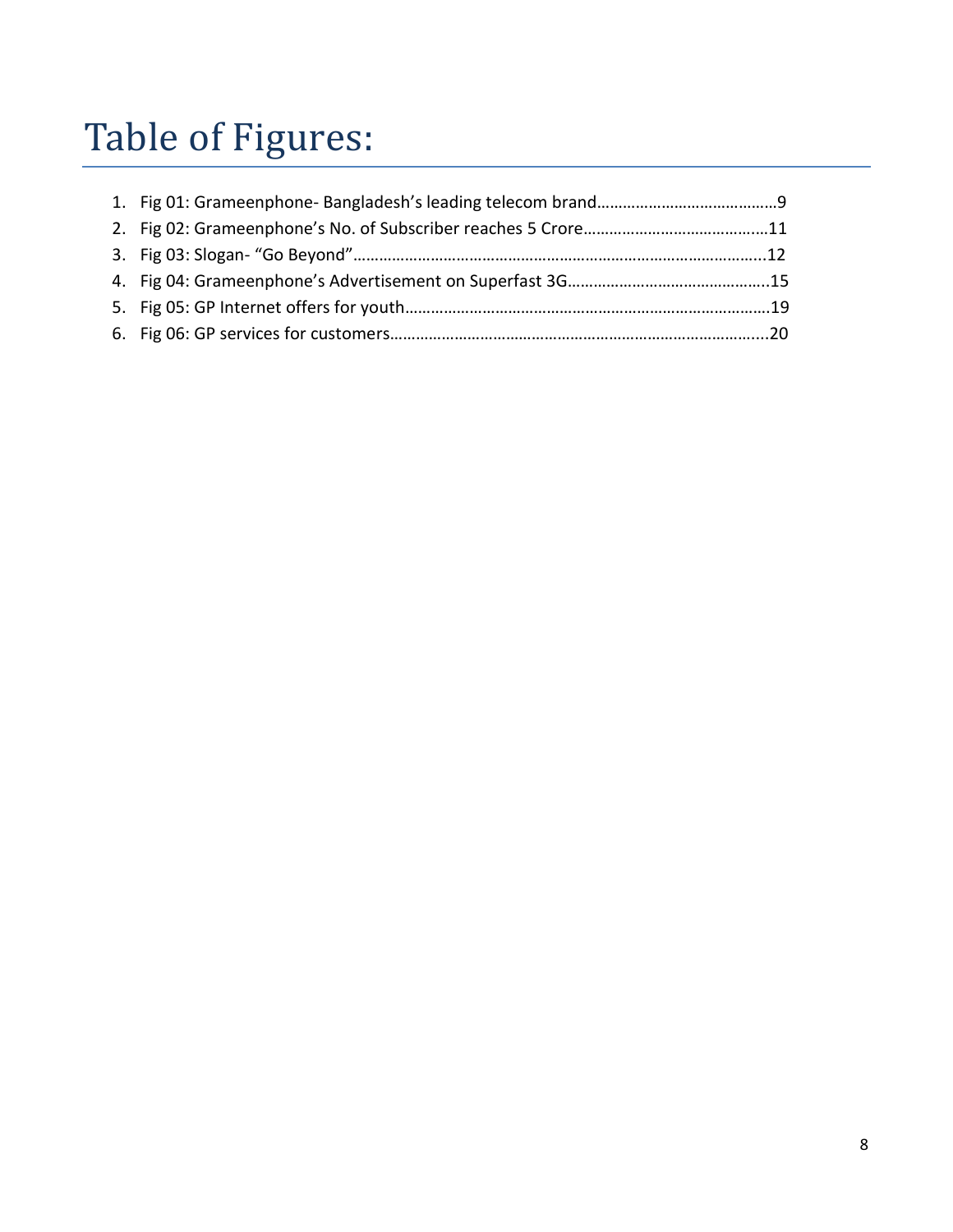### Chapter 01 Profile of the Organization

#### **1.1: Introduction**:

Telecommunication media has added a new aspect in this modern era. In this modern world, telecommunication media is of great importance to us. Cellular phones have been an invincible part of our daily life. Since 1991, mobile phone companies in Bangladesh have been playing a vital role in the economic development and life style of the people. Among all these, Grameenphone Limited is the leading telecommunications service provider in Bangladesh, who got operating license in November; 1996.It started its journey in March 26, 1997. It has now become the largest telecom group with more than 56 million subscribers. It was the first company to introduce GSM technology in Bangladesh and built the first cellular network to cover 99% of the country. Grameenphone provides services to the rural and urban people all over Bangladesh where mobile phones are acknowledged as a significant driver for social economic development for the nation.



 **Fig 01: Grameenphone- Bangladesh's leading Telecom Brand**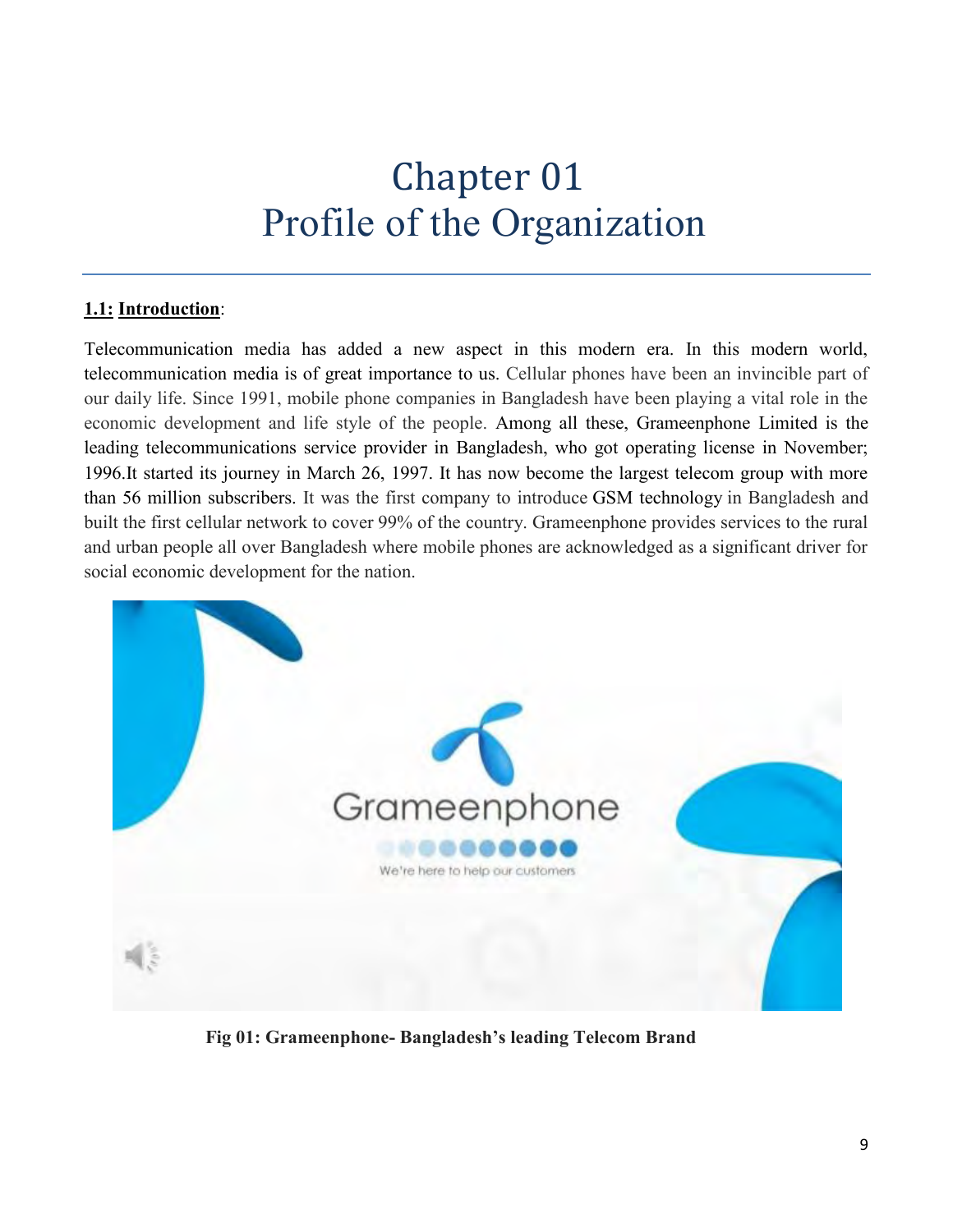#### **1.2: Background of the organization:**

Grameenphone limited is now the foremost telecommunications service provider in Bangladesh. In the recent business world, especially in telecommunication sector, long-term customer retention, i.e., attaining sustainable market share is a crucial issue. This company has successfully maintained it for years in this country. Grameenphone has come a long way. It is a joint venture enterprise between Telenor (55.8%), the largest telecommunications service provider in Norway with mobile phone operations in 12 other countries, and Grameen Telecom Corporation (34.2% ), a non-profit sister concern of the internationally acclaimed micro-credit pioneer Grameen Bank. The other 10% shares belong to general retail and institutional investors.

Since its journey in 1997, Grameenphone remains committed to providing the best service to its customers, as well as launching innovative new products and services. The Village Phone Program started in 1997 that provided a good income-earning opportunity to more than 210,000 mostly women Village Phone operators living in rural areas.

The company has so far invested more than BDT 10,700 crore (USD 1.6 billion) to build the network infrastructure since its inception in 1997. The population coverage of Grameenphone network was increased from 55% to 95% during the year.

Since its inception in March 1997, Grameenphone has built the largest cellular network in the country with over 10,000 base stations in more than 5,700 locations. Presently, nearly 98 percent of the country's population is within the coverage area of the Grameenphone network. It was also the first operator to introduce the pre-paid service in September 1999. It established the first 24-hour Call Center, introduced value-added services such as VMS, SMS, fax and data transmission services, international roaming service, WAP, SMS-based push-pull services, EDGE, personal ring back tone and many other products and services. In 2008, Grameenphone has been listed in Bangladesh capital market after completing the largest initial public offering (IPO) ever in the country's history. In recent years, it is providing 3G services to its customers and proving the best internet experience for their customers.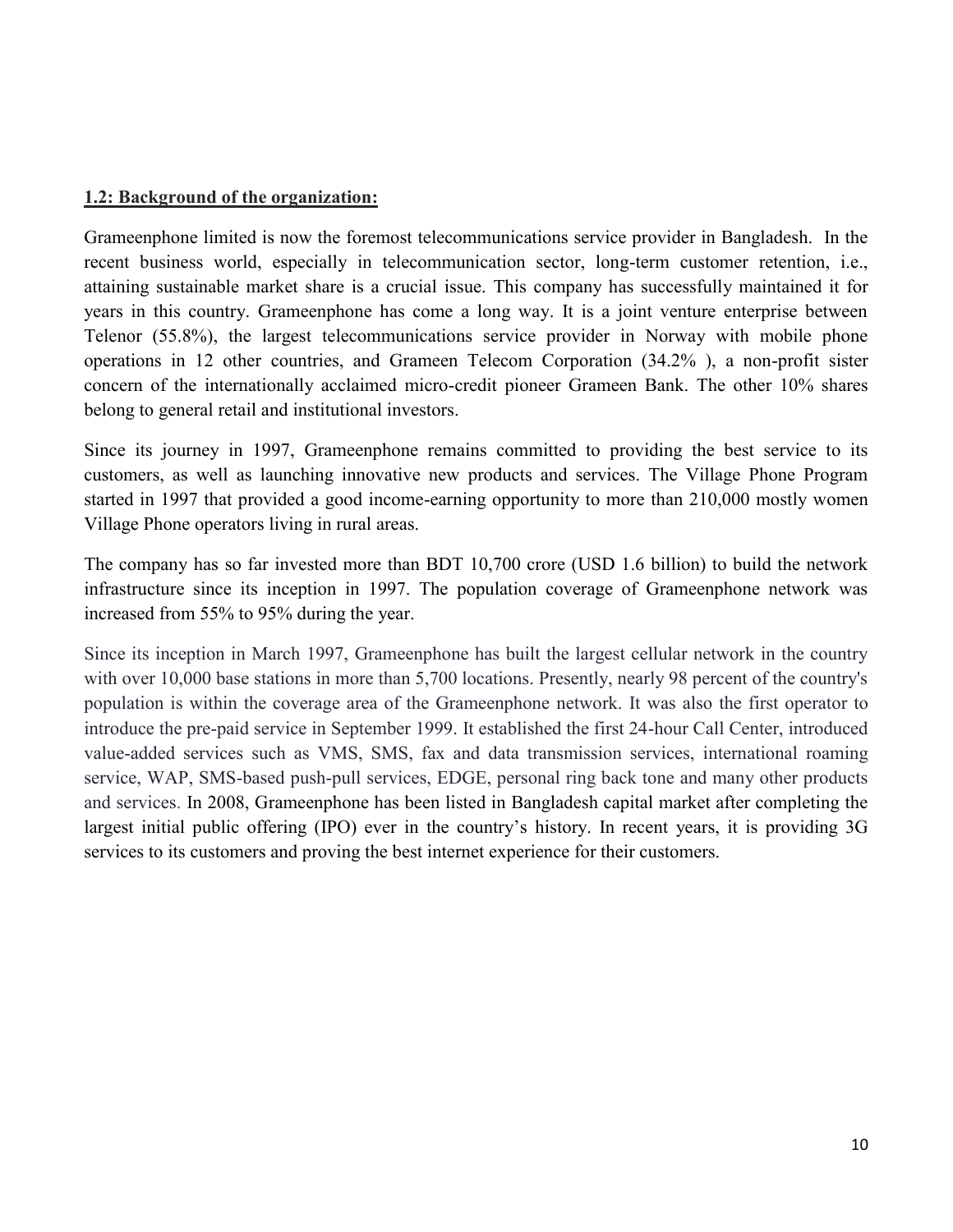

 **Fig 02: Grameenphone's No. of Subscriber reaches 5 crore** 

#### **1.3: Vision:**

#### **"We are here to HELP"**

We exist to help our customers get the full benefit of communications services in their daily lives. We want to make it easy for customers to get what they want, when they want it. Our Values:

#### **MAKE IT EASY**

We are practical. Everything we produce should be easy to understand and use, because we never forget we are trying to make our customers' lives easier.

#### **BE INSPIRING**

We are creative. We bring energy and imagination to our work. We want to be a partner in the development of our community. We are passionate about our business, customers and our country.

#### **KEEP PROMISES**

Everything we set out to do should work. If it does not, we are there to put things right. We are about delivery, not over promising - actions not words.

#### **BE RESPECTFUL**

We acknowledge and respect the local culture. We are respectful and professional in regard to all our interactions, both internally and externally. We are open, helpful and friendly.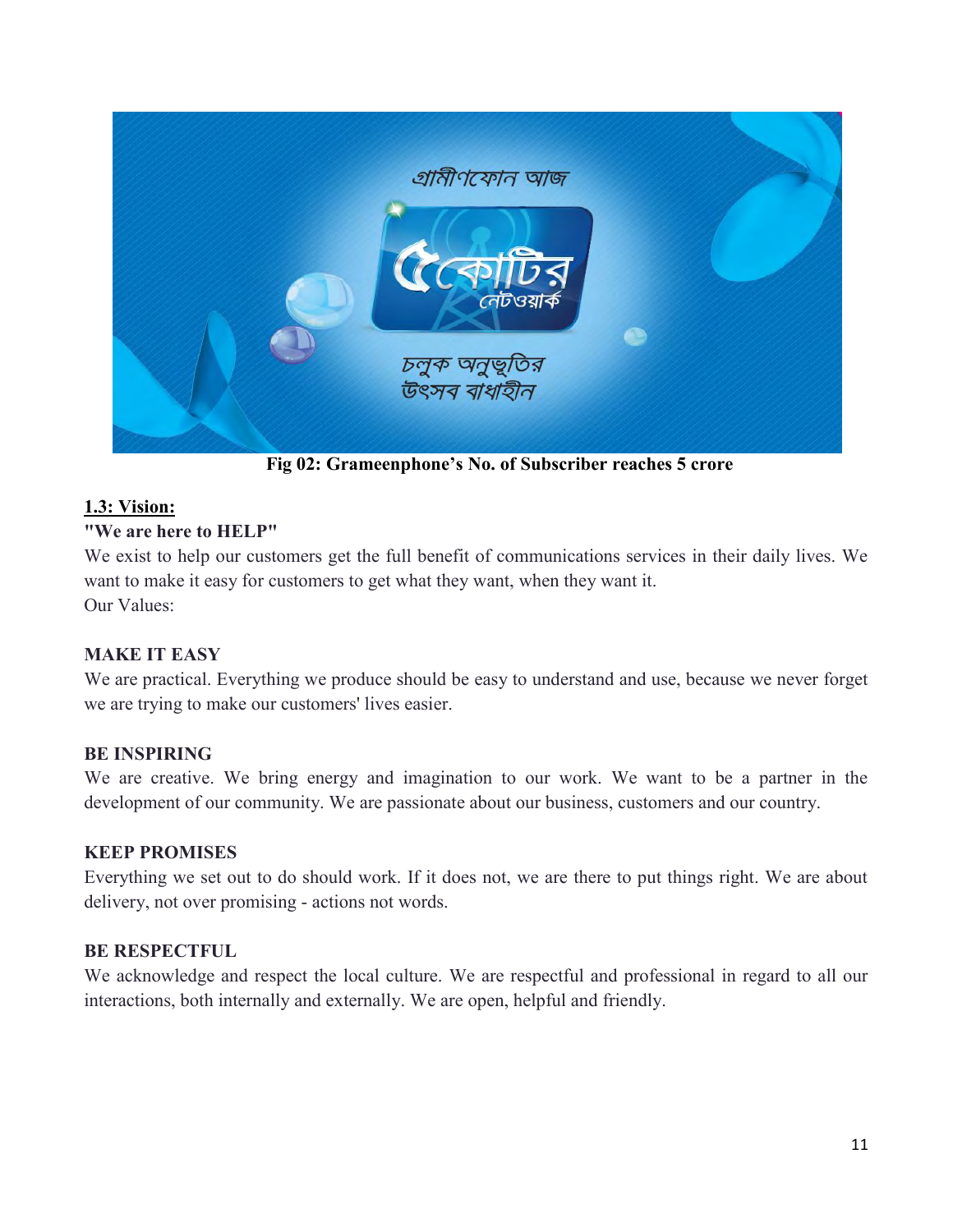

 **Fig03: Slogan-"Go Beyond"** 

#### **1.4: Grameenphone Corporate Governance:**

In the modern competitive world of telecommunications, a strong & vibrant Corporate Governance practices are important to success. Grameenphone believes in the continued improvement of corporate governance. This in turn has led the Company to commit considerable resources and implement internationally accepted Corporate Standards in its operations.

The Board of Directors of Grameenphone plays an important role in all the meetings. The Board of Directors and the Management Team of Grameenphone are committed to maintaining effective Corporate Governance by maintaining accountability, good procedures and practices.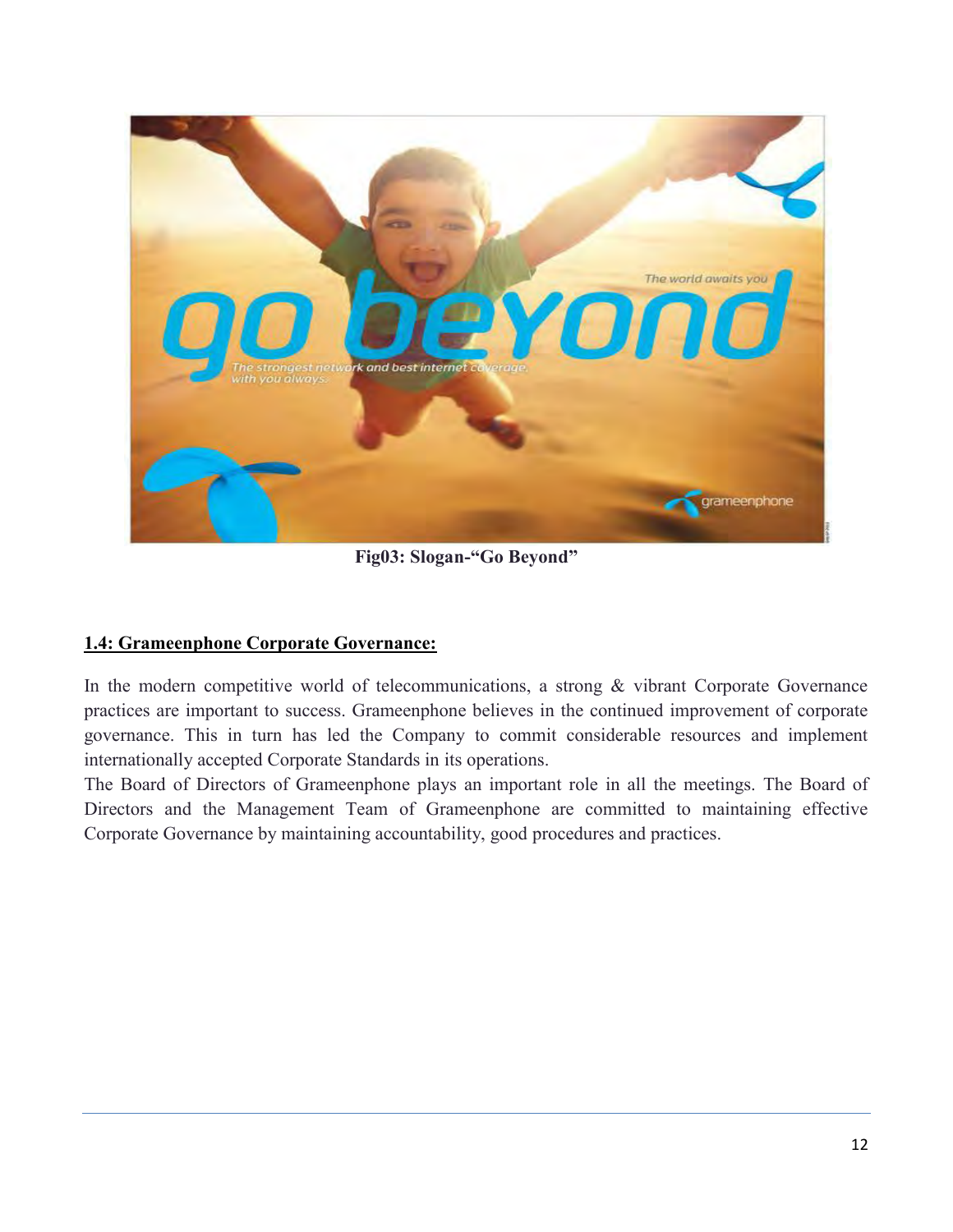### Chapter 2 Industry and Competitive analysis

#### **2.1: Competitors-**

**Robi** is the dynamic GSM mobile communication solutions of TM International (Bangladesh) Limited. It is a joint venture company between Telekom Malaysia Berhad and A.K Khan & CO. Limited which was established in the year 1996 and launched its services in 1997 under the brand name **Robi.**

Robi is glad to be related as a component of the Telecom Malaysia Group(TM), which is solid monetarily, and globally eminent for its effective endeavors like MTN, the markets pioneer the media transmission industry in Sri Lanka. It has a worldwide nearness in 11 nations with staff quality of 30,000 Groupwide. TM has as of late made two or three noteworthy acquisitions in India and Indonesia in the push to stamp its nearness universally. In Indonesia, TM has obtained 27.3 for every penny enthusiasm of PT Excelcomindo Pratama, the third biggest portable administrator and in India, 47.7 for each penny stake in Idea Cellular. TM plans to expand its territorial and worldwide nearness with these new acquisitions.Since the beginning of its operation, Ro bi has been a drive to be figured within the media transmission industry of Bangladesh, being one of the quickest developing versatile correspondence looks at offering far reaching GSM portable answers for more than two million endorsers. Today, Robi gloat the greatest International Roaming administration in the market interfacing 315 administrators crosswise over 170 nations. Furthermore, Robi is the main portable administrator to interface Tetulia and Teknaf, the northern and southern most purposes of Bangladesh. Robi was likewise the first to give consistent scope along the Dhaka-Chittagong parkway. With a system covering every one of the 61 (reasonable) areas of Bangladesh, combined with the main Intelligent Network (IN) Prepaid Platform in the nation, Robi is equipped to give an extensive variety of items and administrations to clients all over Bangladesh.

**Banglalink** plans to understand people needs best and tries tocreate fitting correspondence administrations to enhance people life and make it simple. All their work is pointed towards meeting their vision. All individuals from the Banglalink family are exceedingly energetic people, completely dedicated to accomplishing the vision that they have set theirselves. Their clients' needs matter most to them-production their life straightforward and enhancing it is all we want.

All the Banglalink relatives make them thing in like manner an enthusiasm to serve.They believe they need to go that additional mile, with the goal that you can have the most ideal administration. The greatest boundary today for individuals is the cost of handsets. They will endeavor to bring down the aggregate cost of owning a versatile. They are here to have any kind of effect in individuals' lives by giving reasonable and solid network arrangements. They will endeavor to associate individuals and connection their lives by listening to them and by comprehension their needs. They are here to help us talk our dialect.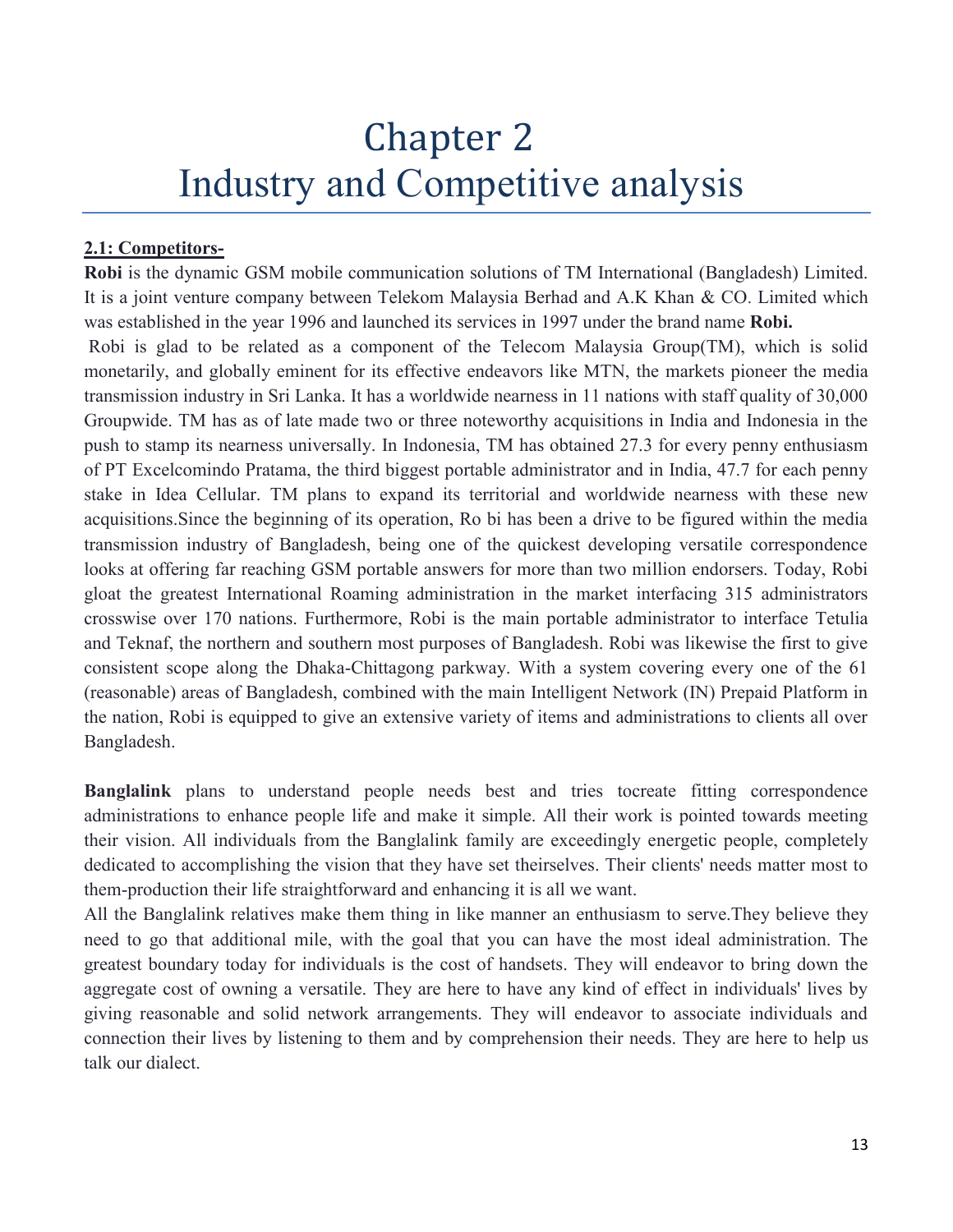Government owned **TeleTalk** begins its excursion as the fifth cell phone administrator in the telecom field of Bangladesh, making gigantic excitement and celebration among the masses. With unparalleled estimating and alternatives, TeleTalk has turned into the popular expression. All application frames have been dispersed inside days of the dispatch. Supporters are currentlyawaiting their SIM card accumulation. In the principal period of the TeleTalk extend, 2 hundred thousand lines are wanted to be flowed. Entire nation should be dealt with as one zone.

**Airtel** is right now operational in Bangladesh and Pakistan, while it is additionally setting pace to start its operation in Uganda and Congo. Inside the markets.It is as of now working, it has immediately built up a vast client base and set up itself as one of the pioneers of telecom benefit sector.In Bangladesh, airtel initiated its operations under a point of interest MOU settled upon by the Dhabi Group and the Government of Bangladesh worth USD 1 billion, out of which USD 750 million was solely dedicated for interest in the media transmission area of the nation. Succeeding the MOU marking, the BTRC permit for telecom benefit arrangement was issued to Airtel, trailed by the consenting to of interconnectivity arrangement with all the current telecom organizations of Bangladesh.In May tenth, 2007,it propelled its business operations in Bangladesh with a system enveloping 26 regions. By November 2007, the system had been extended to cover 61 locale and being utilized by 2 million.

#### **2.2: Ease of entry/exit Barrier**

Passage obstruction is high and Exit hindrance is modestly high.The significant boundary to section is the Government confinement on issuing new licenses for mobile phone operations. Colossal capital necessity is likewise another hindrance for some organizations to enter the cell advertise.

Despite the fact that there is no Government limitations on leaving the business, given the enormous capital venture included, it is not hard to leave the business. In any case, an organization can auction its business, as Sheba Telecom sold to Orascom and left the business.

#### **2.3: Technology/Innovation**

The necessity to be upgraded with the most recent advancements and furnishing endorsers with the offices is critical in the industry. Company like Grameenphone has been exceptionally effective in actualizing most recent innovations for the advantage of the supporters and in this way has been the best organization in the business. The extension and significance of picking up an upper hand through innovative headway is one of the keys to prevail in the business.

#### **2.4:Product/Service Differentiation**

The service provided by the operators is identical, that is, to enable people to make voice calls. However, different service providers thrive to provide better quality, more coverage, lower price, more value-added services or all of these. Subscribers have been able to choose from any of thE service providers based on their preferences and companies satisfying more people have gained more market share.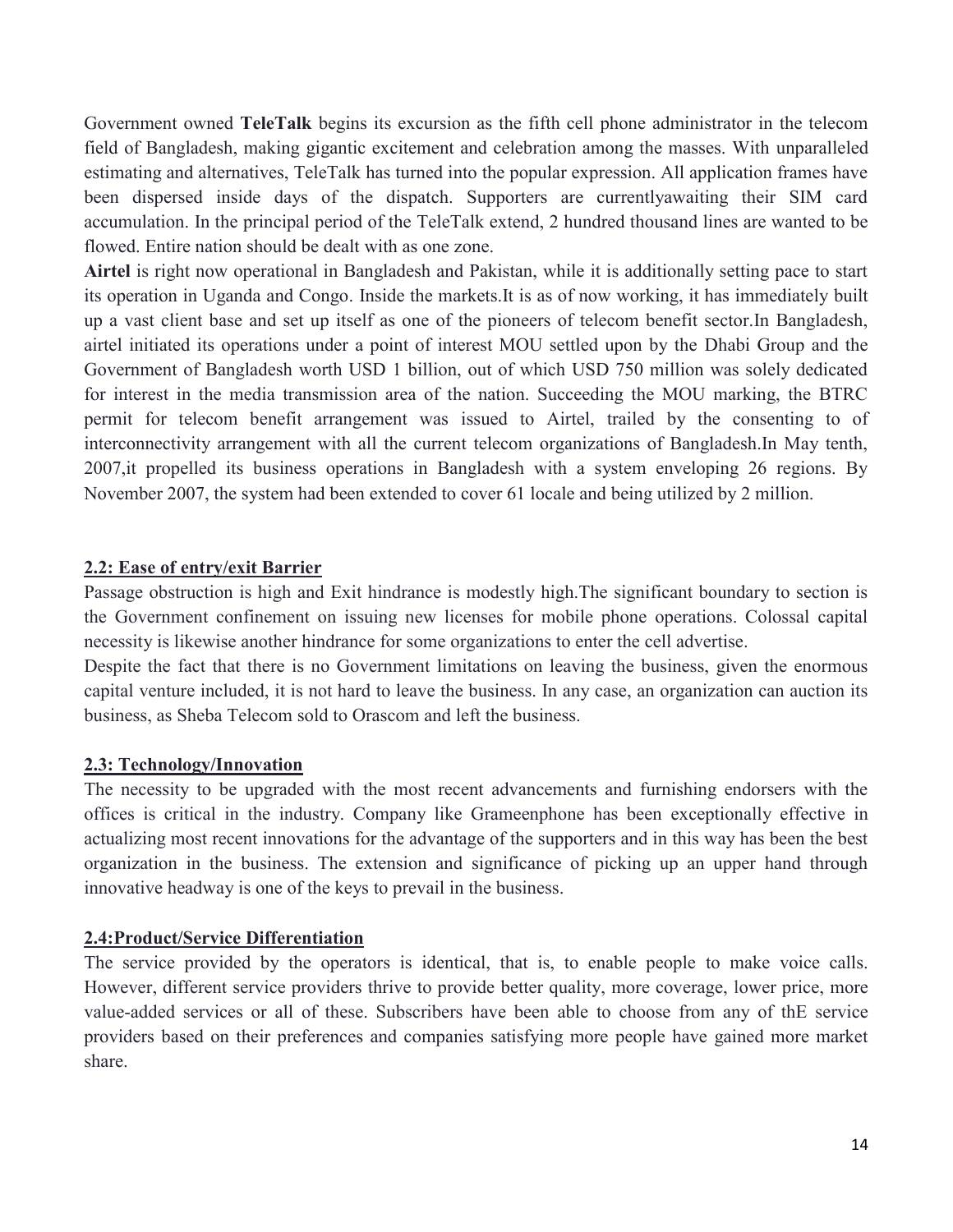#### **2.5: Type of Distribution Channel**

The administration provision is done through possess links/towers by the administrators. The item offer is done through enormous system of outsource deals outlets. As of late GP has acquainted its own dissemination outlet with acquire control over the market. Beforehand GP has incorporated circulation focus, now they have territorial conveyance focuses, which are called "GPDC".

#### **2.6: Industry Profitability**

The mobile phone industry in Bangladesh is hugely profitable as it is in growth stage. The approximated total profit of the industry is USD 230 million.

#### **2.7: Economics of scale**

The administrators leaving more than 5 years have possessed the capacity to accomplish economies of scale. Organizations like GP has been utilizing fiber optic link of Railways, which is exceptionally savvy and working up towers as per money saving advantage investigation.

#### **2.8: Large area coverage**

Range scope has ended up being a critical request driver for cell administrators. Since the imposing business model was lifted and the phone administrators started their operation in the market, the system scope of mobiles has extended drastically. As of now both GP and TMIB covers 61 out of 64 areas of Bangladesh. Cell administrators, along these lines, have made a parallel system to that of settled lines in Bangladesh. Since the cell endorser base is twofold to that of the BTTB lines, it is, along these lines, no more basics to have BTTB network.



**Fig 04: Advertisement of Super-Fast 3G Speed of Grameenphone**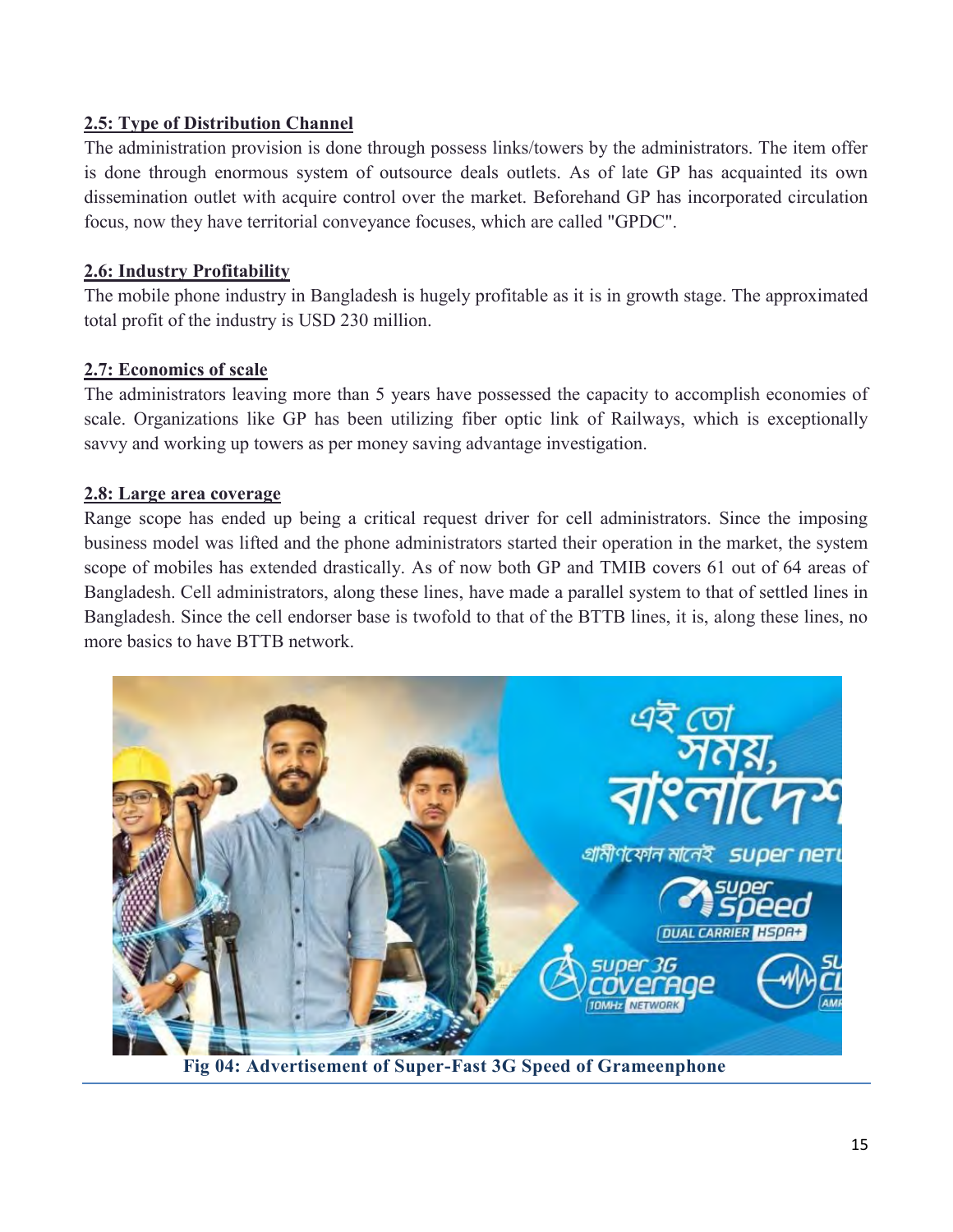## Chapter3 Works under Grameenphone "Business Intelligence Department"

### 3.1: Market Activities

Market activities are an important part of business intelligence department. It includes daily highlighted news and promotion of new SIM offer, internet packages, value added services regarding telecom operators. It help our department and product department to reshape Grameenphone's offers and services. Moreover this report aims to find out the other competitors new offers and services. This report needs to prepare everyday from different daily journals and online news blogs which are trustworthy. Moreover, the report is conducted by analyzing different online news portal and also from analyzing other telecom operator company's website and social media pages. GP follows some rules of market analysis. For analyzing the market briefly, SWOT analysis, PEST analysis and Campaign analysis is very important. Grameenphone follows these analysis for better marketing plans.

### **SWOT analysis of Grameenphone:**

#### **Strengths:**

Being the largest Telecom industry in Bangladesh, GP has a considerable amount of hold in the market. The strengths of GP are:

- **Market Leader:** Grameenphone is the leading telecommunication brand in Bangladesh.It is also the largest of them all. Moreover, it is well known to the mass population of Bangladesh which makes it the strongest in the telecom industry.
- $\triangle$  **Brand Value:** It has maintained a very strong brand value to its customers and all over Bangladesh. People now recognize the company by its brand. The strong image in the society and branding activities of GP has led it into a new standard.
- **Largest Network Coverage:** GP has the largest network coverage among all the telecom brands. It has largest BTS station all over Bangladesh.Thats why it is giving excellent network to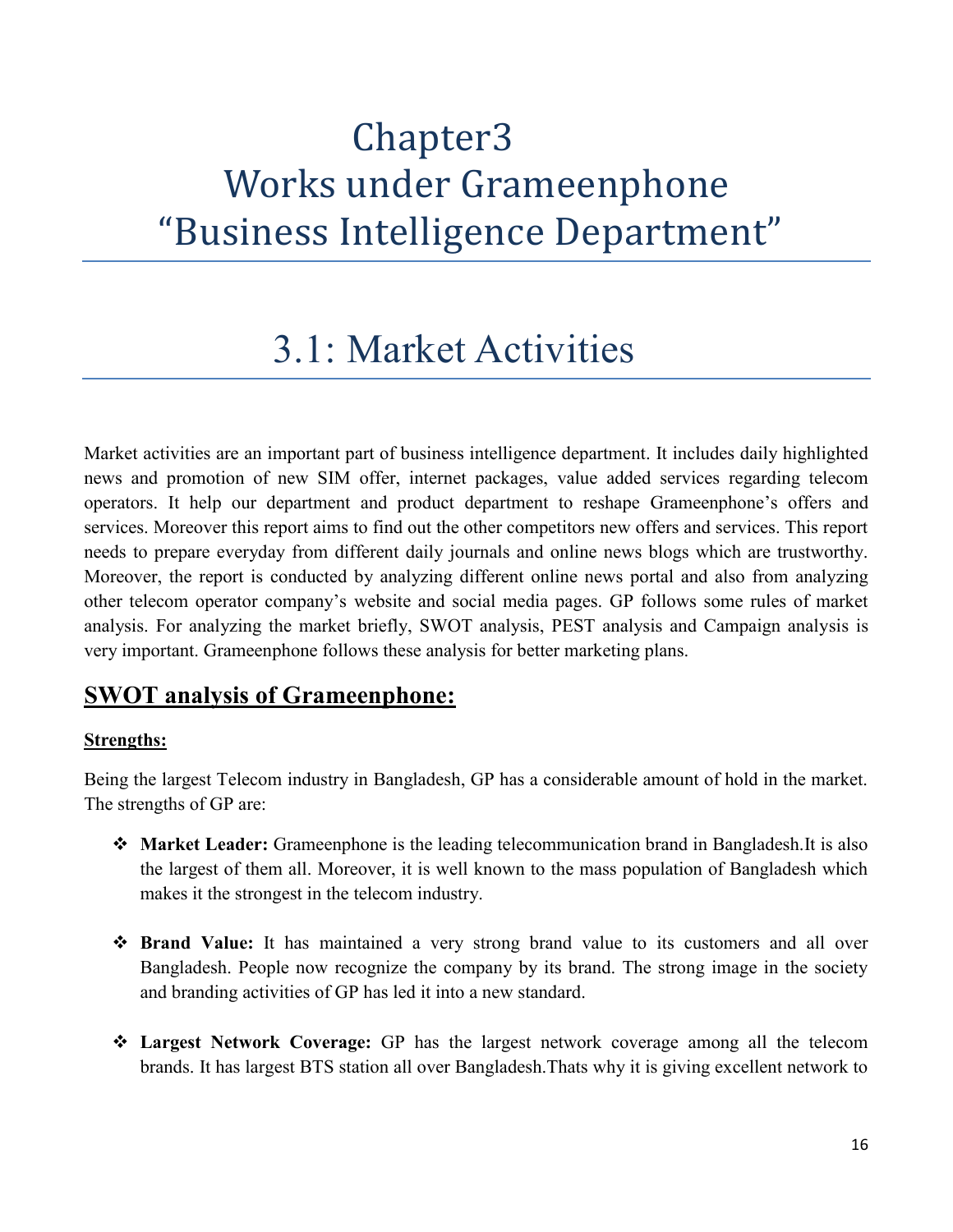its customer. Morever, it was the first telecom brand after Teletalk who introduced and provided 3G in Bangladesh.

- **Skilled Human Resource**: The employees of GP are highly efficient & skilled. They always maintain the standard of working there with the help of their skills. The HR department is also very efficient in managing and hiring staffs for this Telecom Brand.
- **Collaboration with Apple and Samsung**: It sells smart phones of Apple and Samsung by providing its customers paying the price with installments. It also gives them different packages with it.

#### **Weaknesses:**

- **Complicated pricing structure:** GP provides different packages and tariffs. Pricing of the packages are way too much than the others. That's why; the youth are not much attracted to its packages.
- **Cultural Gap:** GP's employees are from different countries. So, there is likely to have some king of cultural gap for it. This could affect their company.

#### **Opportunities:**

- **<sup>❖</sup> Increasing demand for telecom service:** As Bangladesh is a developing country, its people are developing in technologies too. As a result, there is increasing demand for the mobile phones and mobile network providers.GP has a lot of opportunities in this sector.
- **Economic Growth:** The economic growth of the country will increase the expansion of telecom industries. So, there will be huge opportunity for this sector.
- **Increased International Activities In Bangladesh:** As many foreigners work here in this country, the international activities are increasing gradually.So, the market is expanding globally.

#### **Threats:**

◆ Intense Competition: The competition between the telecom industries is intense here. Every company is trying to be the best telecom brand in this country.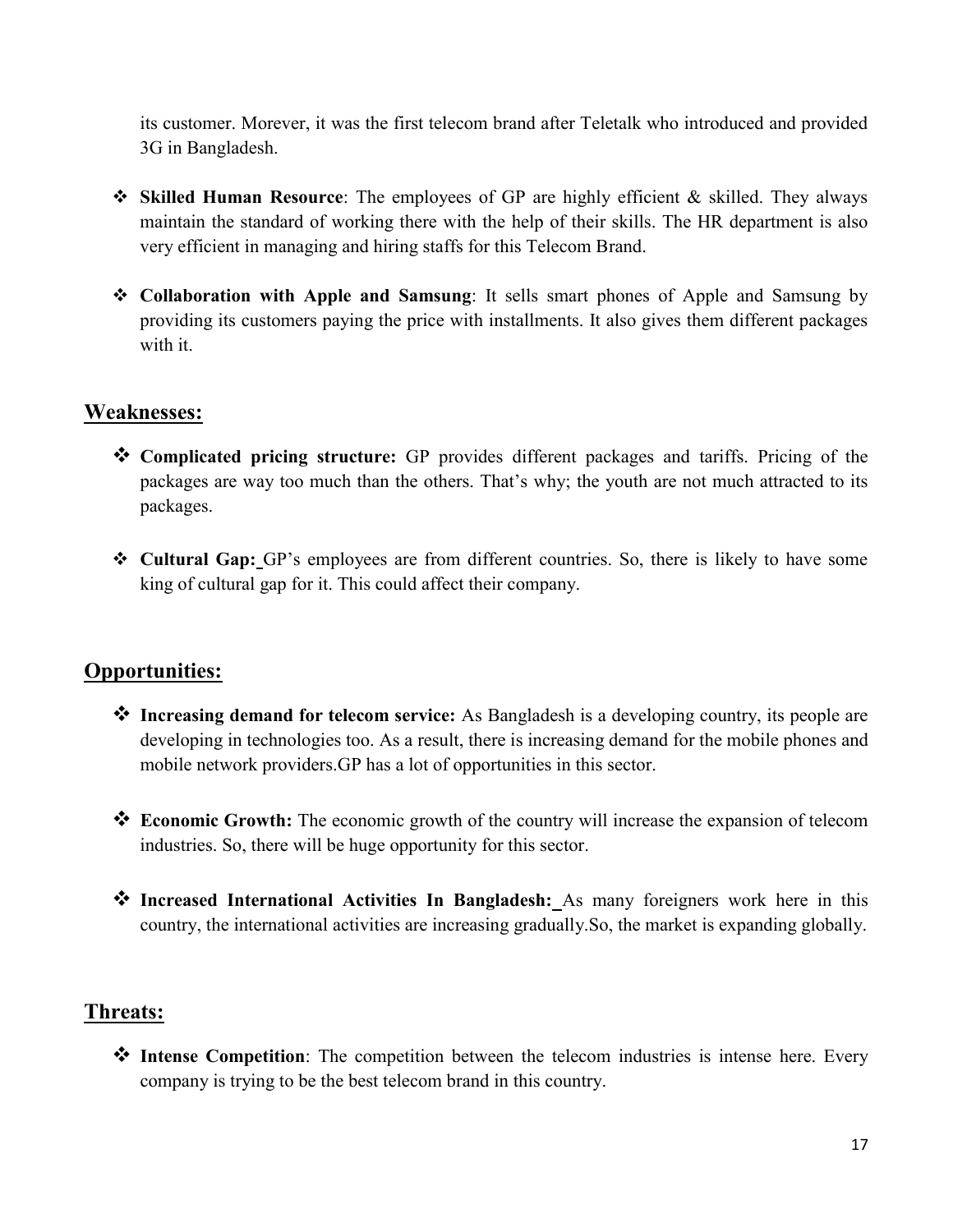- **Latest technology:** Upgraded technologies are being used by the competitors every day in every detail. They are using the latest technology for getting best network provider station, which is a big threat for GP.
- **Pricing:** Price war is a big threat for GP. Because the other mobile operators are constantly giving people the low price of their packages and also earning their profits. Whereas, GP has the high price for call rates and packages this is discouraging the customers.

### **PEST Analysis:**

#### **Political:**

As GP is SEC listed so, it has to pay 35% of corporate tax. Another competitor of Grameenphone has to pay 45% corporate tax. In this order, GP gets benefitted. Again, Grameenphone always pay special attention to its VIP customers. They have their Xplore package. Moreover, they have Star subscriber and Platinum star subscriber for these VIP customers.Furthermore, GP has strong restriction about customer's private information. None of the employee or other person can have access to it.They have strict laws for it.And GP is always in its good condition in political stability which is one of the main factors of business in a country.

#### **Economic:**

Grameenphone is the leading telecom brand and it has around 30,000 employees around Bangladesh.GP always contributes to Security and Exchange Commission which helps to the economy of this country. Its contribution is more than any other telecom company in Bangladesh.Again, Customer Confidence is very high in every user sector of GP.They have different packages for all age groups.

#### **Social:**

A mobile user can bring changes in his/her lifestyle by using internet and surfing all the information he needs.It is bringing very good change in the society. Now all the rural people can have 3G access to their mobile phones by using Grameenphone Internet.It also gives largest network coverage in the country.GP contributes their some income to rural education. They have themed it as "Alo Asbe''.

#### **Technological:**

GP was the first company to start EDGE in Bangladesh and they also started the first mobile connection modem.They are always ahead in terms of technological use in telecom sector.GP is the market leader in this case.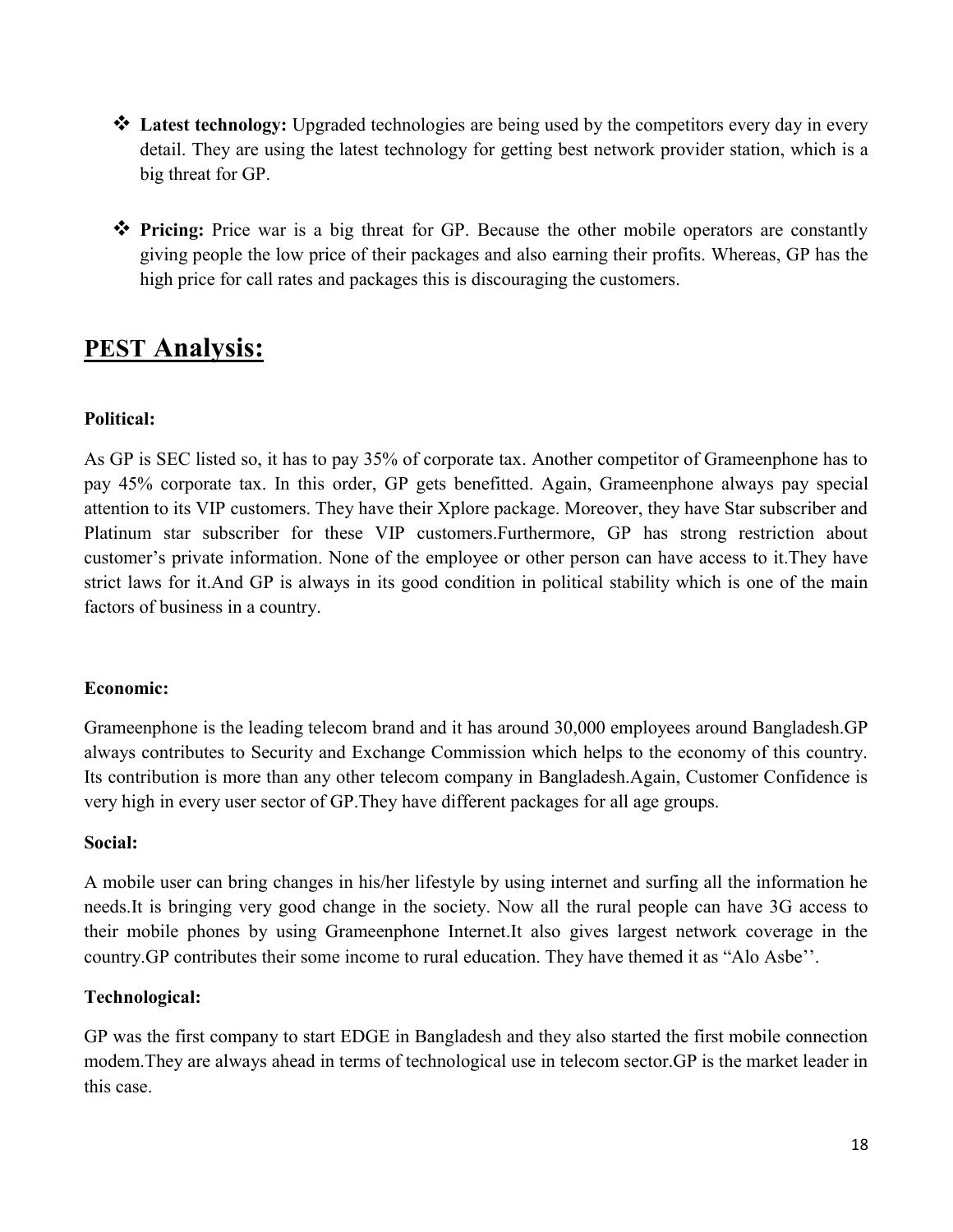### **Campaign Analysis:**

In today's competitive world, long and short term marketing initiatives are needed for earning profit for the organization. Site optimization,Business Process Improvements and Campaign Analysis and optimization are necessary for well planned marketing.Among them, Campaign analysis not only helps the marketers to make short term fixes to their marketing mix but also helps the marketers with the insight of helping lifetime values of a customer over time.

In GP, they follow the campaign analysis to make best marketing plan.Campaign that provides the highest value can be easily be identified, making it easier to confirm that market spend is being used efficiently.By performing the campaign analysis, the company gets not only to withdraw the poor market spend and the poor campaign but also to concentrate on the highest campaign to make more profit out of this. Grameenphone always concentrates on campaign analysis to analyze and research the market.



 **Fig 5: GP internet Offers for youth**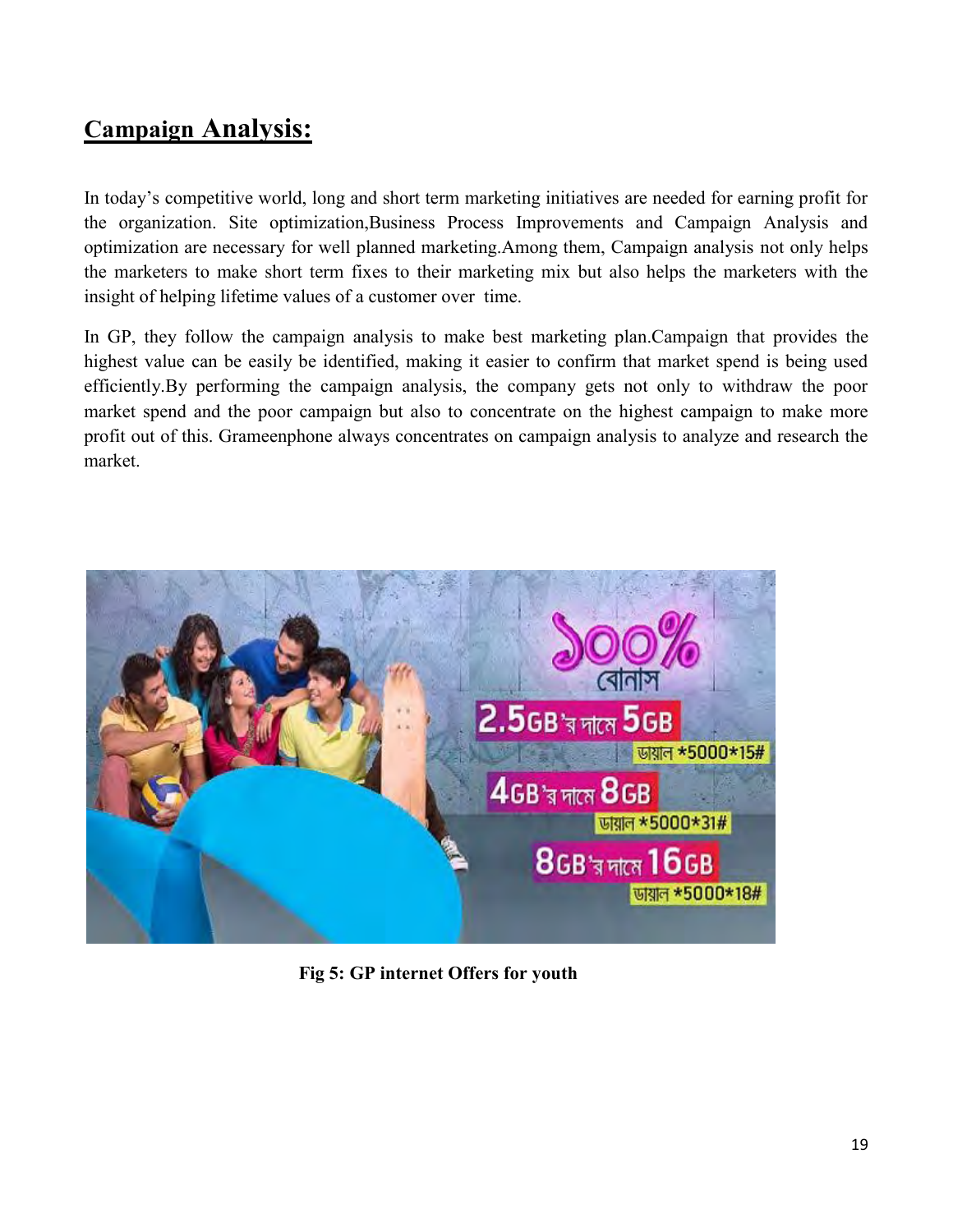

 **Fig 6: GP services for customers**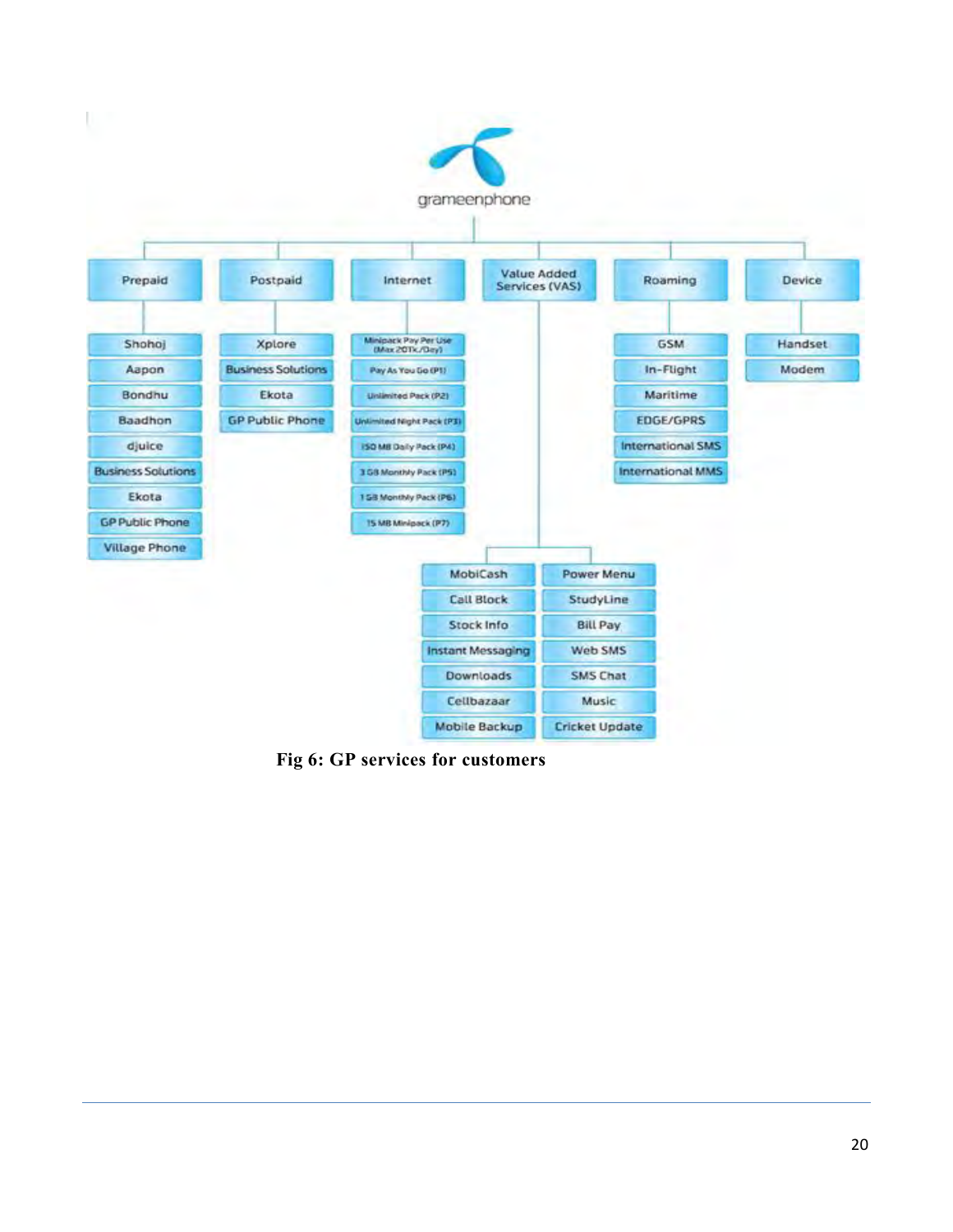## 3.2: Problems in Finding Market Activities

Market activities report has two parts. First one is the news part and the second one is media part. In the news part all the current news related to Grameenphone and other telecom operator's news gets placed. That's why when finding news from the daily newspaper and website, it's really hard to find the related link from the daily newspaper and websites. On the other hand media news includes promotion, data and vas offers, campaign and retention offers that publish on the current date. Daily I need to collect all these information and then on the preference sort it out and after doing all these process I need to make a report and submit it to my instructor which will be forwarded to all the management members.

While doing the market report manually it takes a lot of time about three hours to gather all the current information. So in modern age it's a time worth work, moreover it's reducing employee daily activity rate.

## 3.3: Conducting marketing research

To get customer insight or customer demand properly we need to conduct a proper consumer market research. For that we need to maintain some steps. First of all we need to assemble two types of information, primary and secondary information. Primary research data comes specifically from the direct source of potential customers. We need to incorporate this data by our self or contract another person to accumulate it for our studies. Secondary information data includes gathering measurements, reports, ponders and other information from associations, for example, government offices, exchange affiliations or nearby assembly of business.

Ways of Gathering primary research can include:

- Interviews (either by telephone or face-to-face)
- Surveys (online or by mail)
- Questionnaires (online or by mail)
- Focus groups gathering a sampling of potential clients or customers and getting their immediate feedback

Some essential inquiries may include:

- What components do you consider when acquiring this product or service?
- What do you like or dislike about current products or services presently available at market?
- What territories would you propose for development?
- What is the suitable cost for a product or service?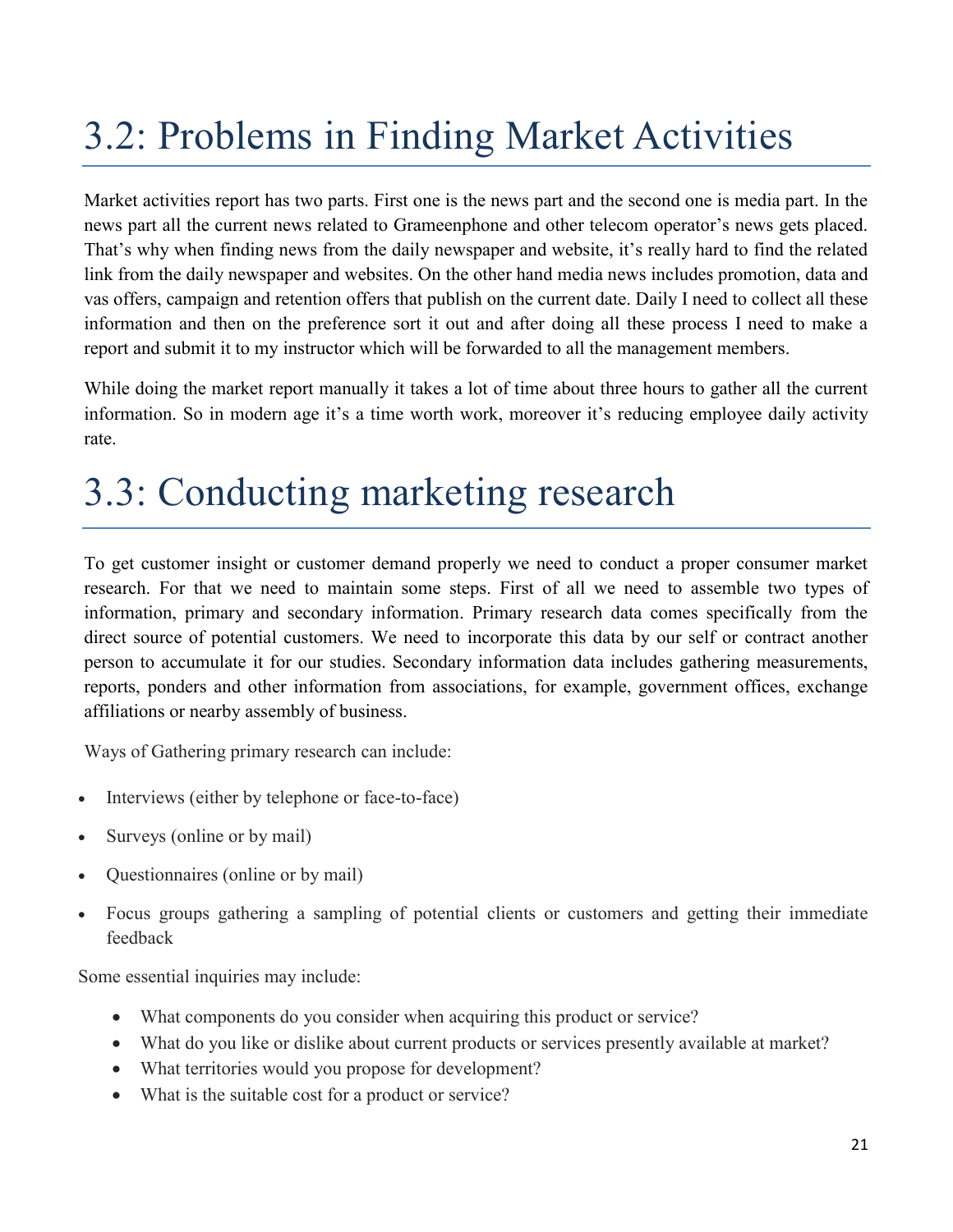On the other hand, the aim of secondary research is to examine information that has already been published. With secondary information, one can recognize contenders, set up benchmarks and distinguish target fragments. These sections are the general population who fall into statistic individuals - who carry on with a specific way of life, show specific behavioral examples or fall into a predetermined age group.

No business can achieve a great success without understanding their customers and their needs. The competition among the companies is often fierce and without necessary information and research data, it will be very tough to beat the competitors in the market.

There are two classifications of information accumulation: quantitative and subjective. Quantitative strategies utilize scientific investigation and require a vast example measure. The aftereffects of this information shed light on factually noteworthy contrasts. One place to discover quantitative outcomes on the off chance that you have a site is in your web investigation (accessible in Google's suite of apparatuses). This data can help us to decide numerous things. Subjective strategies help you create and tweak your quantitative research techniques. They can help entrepreneurs characterize issues and frequently utilize talk with techniques to find out about clients' assessments, qualities and convictions. With subjective research, the specimen size is generally little.

To avoid mistakes in the research we do not depend only on secondary data rather we put emphasize on both primary and secondary data. Moreover we focused strictly on the surveyed group depends on the consumer taste and buying capacity. Most importantly to get the most useful and accurate information, our survey team talk to real customers about their needs, wants and expectation.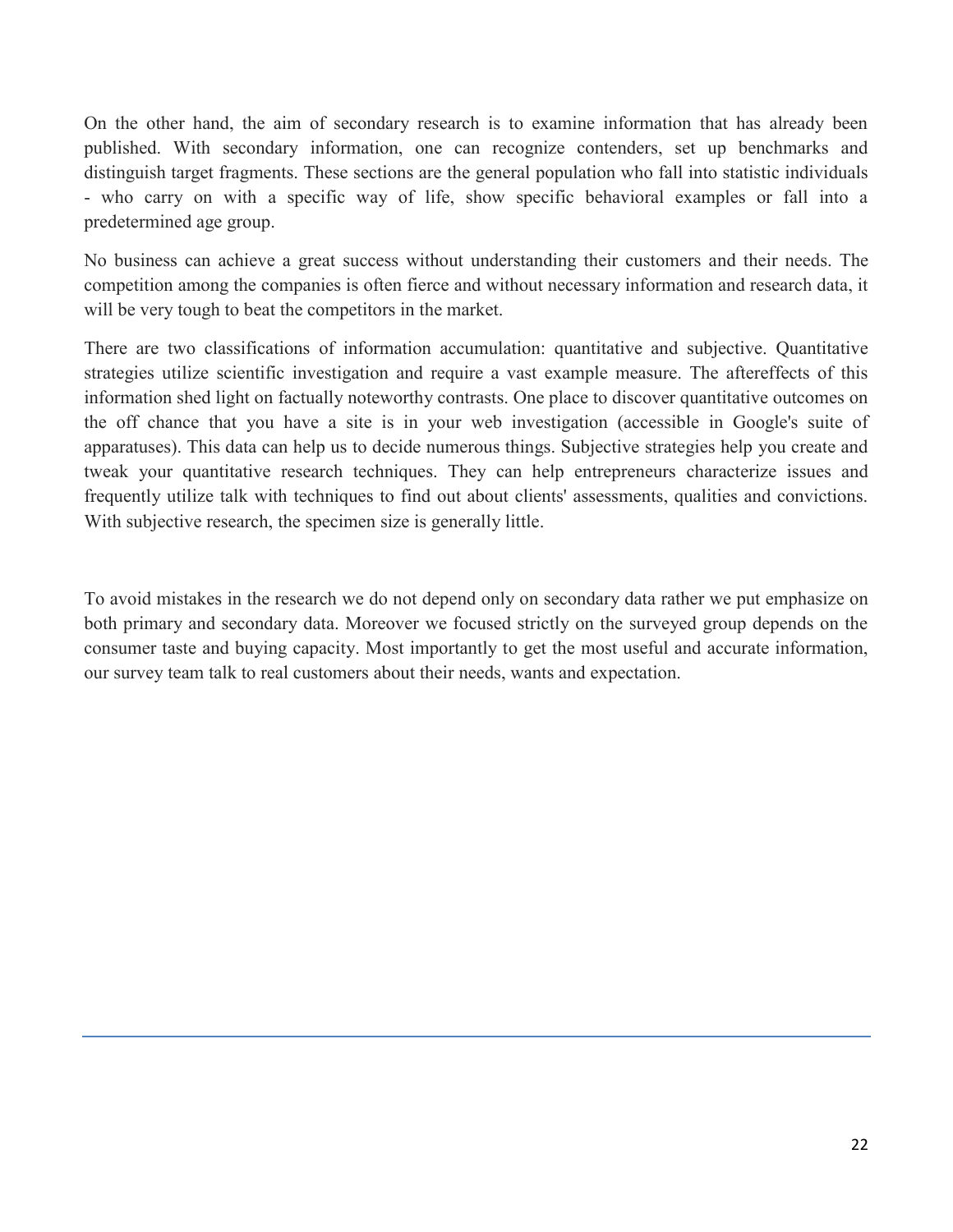# 3.4: Working under Human Resource Department

During my internship, I got the chance to work under the human resource department for Grameenphone VRS program. Basically VRS stands for voluntary retirement scheme. It is actually company policy to reduce their staff. VRS applies for that staffs who serves for the company more than 10 years. But in our country, it actually is not maintained usually. Grameenphone uses this method for 465 staff from different division of their organization. As they do not have that much staff in the human resource department, so they took the interns as their helping hand. Basically we completed all the formalities of the staff's file in that program. It includes collecting their entire official all belongings (SIM, ID card, laptop, payment balance sheet). After that, we had to collect few signatures from that staff as they do not have any demand on Grameenphone. In last we replaced their SIM number with a new postpaid package with the existing number. In doing all these activities, basiacally I faced the emotion of that employee who took golden handshake.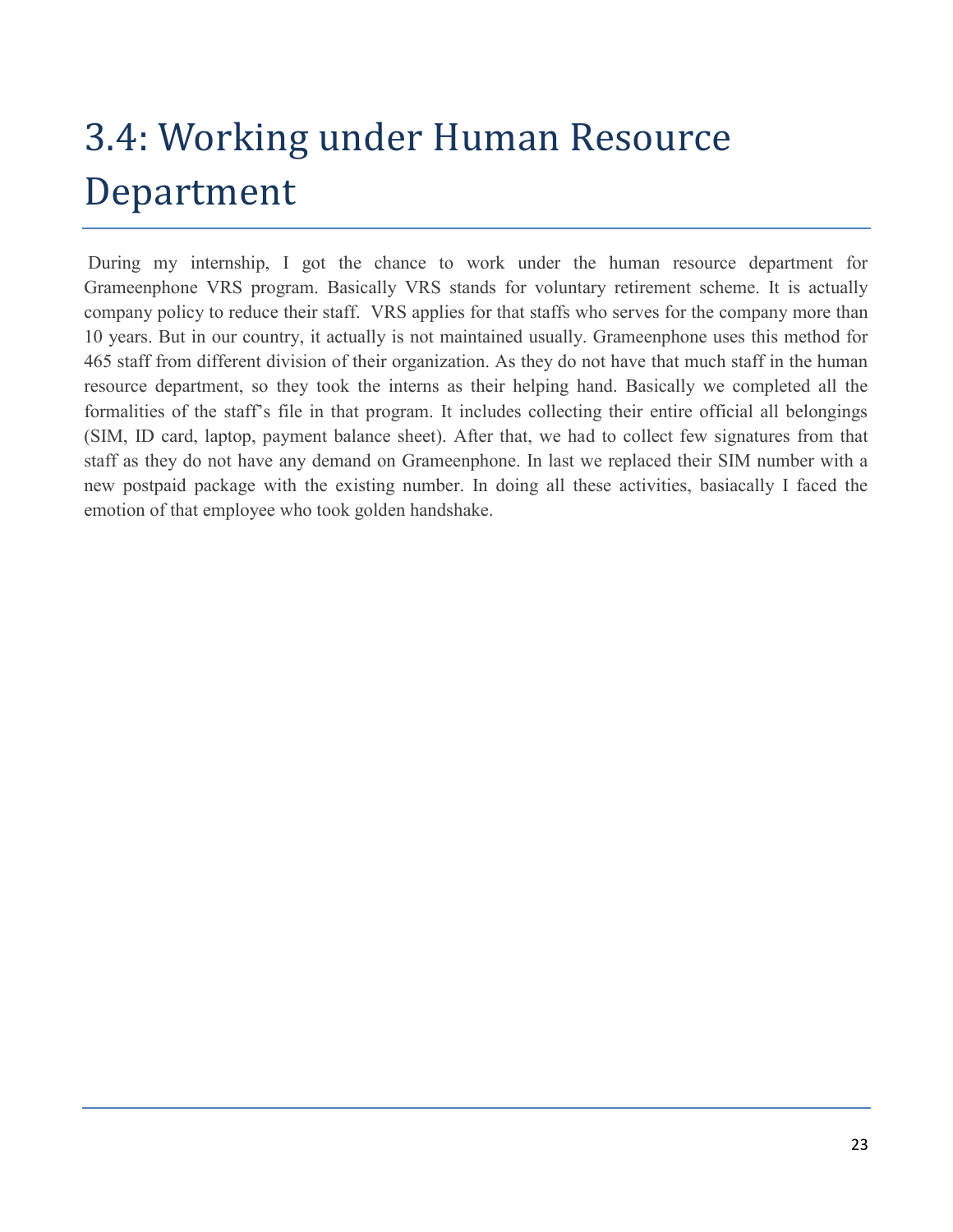## Chapter 4 Recommendation

My recommendation for this problem is to manage the market report specifically. For that I recommend that we can get the information directly from the newspaper directly and market agencies. We can make contract with that vendor for the information.

Another recommendation is developing software for finding the news directly. Basically the software will filter software which will find out the news depends on the demands of news.

Market activates is very important for Grameenphone cause it helps to get the knowledge about their competitors moves as well as the current market situation. Basis on that report Grameenphone can take initiative to move in the telecom market.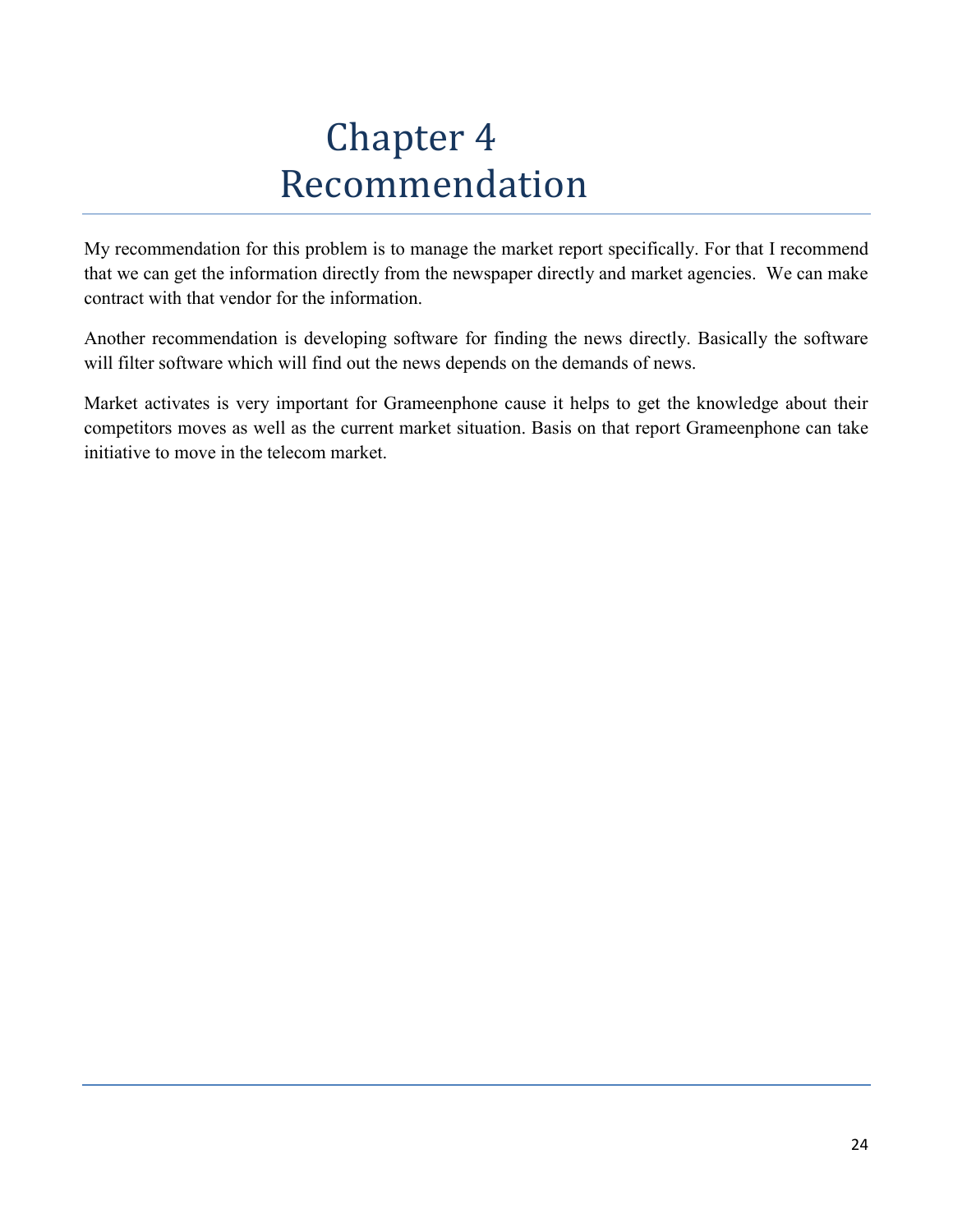## Chapter-5 Conclusion

Grameenphone Company is still a growing company in spite of all the success it has achieved so far.Grameenphone keeps changing and modifying its talk time and internet offers but it has not gained youth acceptance that much yet. It is only because of the high pricing of its products. Other competitors have the youth support more than Grameenphone. Furthermore, it holds a kind of a monopoly position in the mobile telecommunications market. Completion is always on the lookout for new ideas and schemes. In order to maintain the first position GP use to maintain many modern software and new technique to reduce the time consuming work that will help them to fulfill the mission 'Go beyond' for the employee and for their valuable customer.